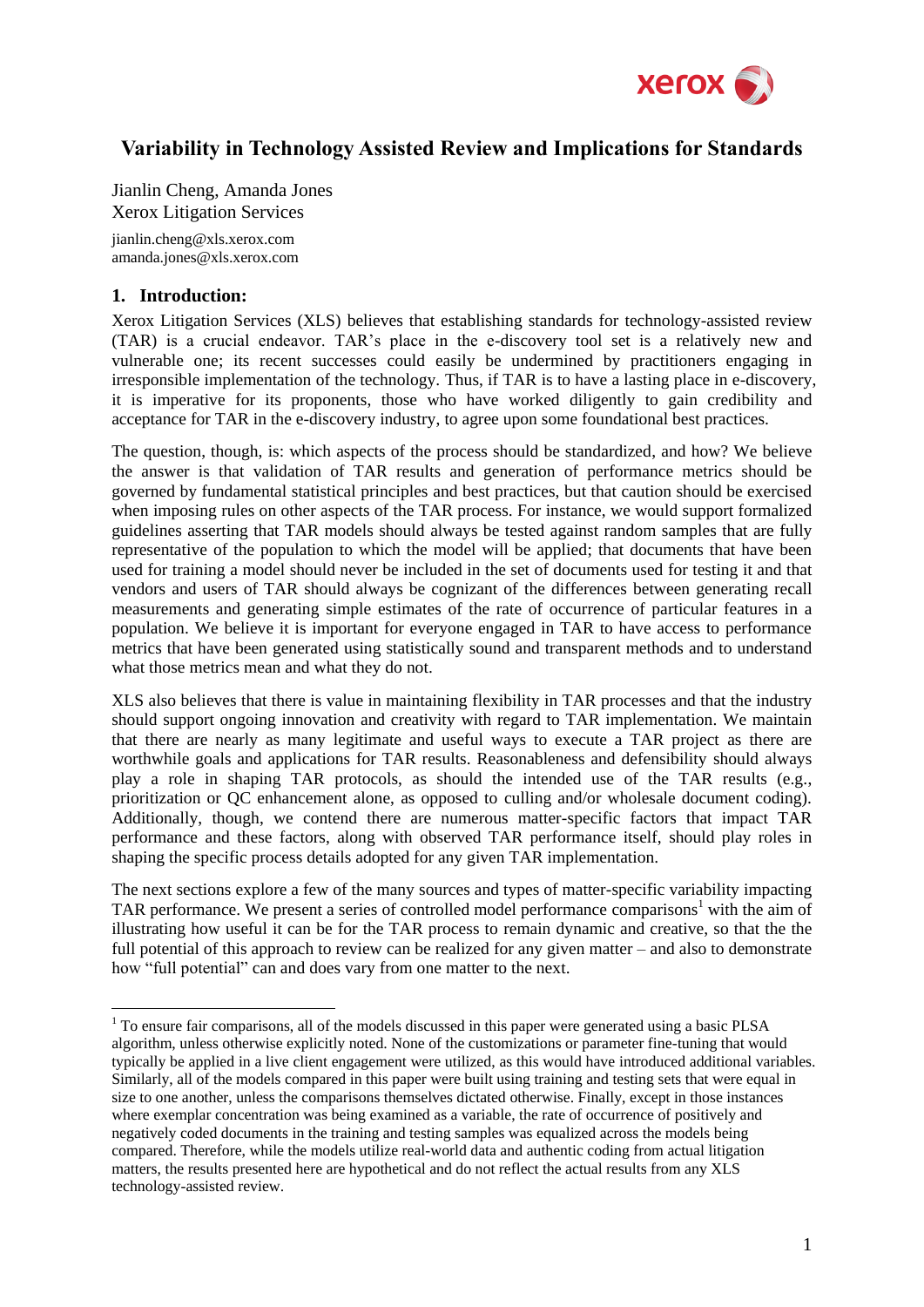

# **2. Intrinsic Matter-Specific Variables Impacting TAR**

There are a number of key factors for any TAR project that users of machine learning approaches generally cannot control, but that nonetheless have a significant impact on the quality of TAR results. These are properties inherent and unique to each matter  $-e.g.,$  the particular subject matter sought, the specific composition of the corpus within which that subject matter is sought, and the complex interaction of the two.

### **2.1 Richness**

We use the term "richness" to refer to the concentration of positive exemplars in a population. Depending on the context, it may refer to the rate of responsiveness, rate of privilege, or rate of a specific issue code of interest. Richness can be influenced by e-discovery administrators, through the use of culling strategies designed to eliminate off-topic material from a review population, but it cannot be completely controlled.

The importance of richness for TAR may seem obvious. It stands to reason that, when there is a very low concentration of positive exemplars available for algorithms to learn from and generalize, the algorithms will be less successful at comprehensively recognizing or accurately classifying the material of interest. Still, we tested this assumption to verify its legitimacy.

To do so we constructed two models for responsiveness classification, drawing the random training and testing samples for both from the same original source of coded documents. The only difference between the training and testing materials for the two models was that, for one model, we replaced a random selection of half of the responsive documents with a random selection of non-responsive documents, resulting in one training and testing population that was half as rich as the other.

As expected, results were much stronger for the model built and tested using the richer samples. The low-richness model achieved a maximum F1 of 35.81%, whereas the high-richness model achieved a maximum F1 of  $50.26\%$ <sup>2</sup>.

### **2.2 Subject Matter**

Equally intuitive is the idea that, for any given matter, the topics of interest themselves will influence the degree to which TAR classifications will be successful. In this respect, human review teams and statistical algorithms may be quite similar – some topics are simply more difficult to interpret and code correctly than others.

Here too we tested this intuition to verify its accuracy. We constructed two models – one for Topic A and another for Topic B – using the same random sample of documents for training and testing, controlling for richness so that it would be equal across the two topics. Both topics were coded by the same review team and underwent the same degree of quality control. Nevertheless, the model for one of the topics outperformed the other. Specifically, the model for Topic A achieved a maximum F1 of 32.26%, while the model for Topic B achieved a maximum F1 of 36.89%.

### **2.3 Corpus**

1

Less intuitive, perhaps, is the idea that a particular corpus itself may be a critical variable that will dictate the performance of TAR algorithms. It has been suggested, for instance, that it would be appropriate to build a model and establish performance metrics for it using one set of data and thereafter simply reuse that model for future data sets for the same matter, without retraining or retesting. However, the machine -learning algorithms of TAR do not learn subject matter in the abstract; they learn the patterns that characterize the subject matter of interest as it is realized in the specific corpus from which they are trained. Thus, it may be a serious mistake to assume that performance metrics for one data set will hold true for another. We have observed that changes in the source and composition of a data set will often lead to a degradation in the performance of TAR models.

<sup>2</sup> Details regarding the exact design of all of the comparisons presented in Sections 2 and 3, along with corresponding figures, are available upon request. They have been omitted here in the interest of brevity.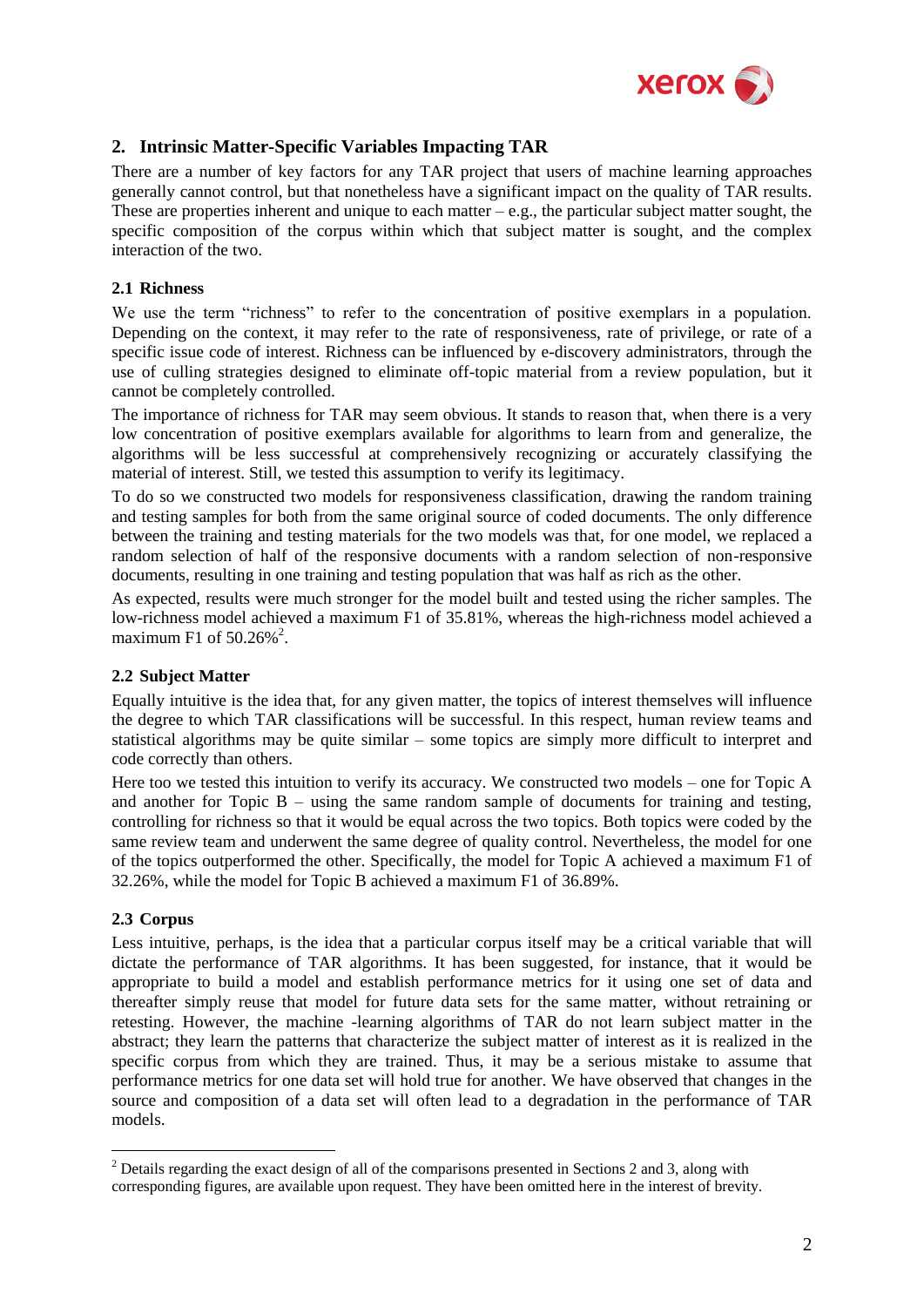

To illustrate this, we generated two distinct models: Model 1 using data from Corpus 1 and Model 2 using data from Corpus 2. Both of these models were designed to classify documents for responsiveness for the same matter, using coding generated and quality controlled by the same set of attorneys. Richness, training sample size, and testing sample size were equalized across the two models. When Model 1 was applied to a randomly drawn sample from Corpus 1, it achieved a maximum F1 of 30.58%. Similarly, when Model 2 was applied to a randomly drawn sample from Corpus 2, it achieved a maximum F1 of 30.30%. However, when Model 1 was tested against the random test sample drawn from Corpus 2, it achieved a maximum F1 of only 17.01%. Thus, even when sample size, richness, review team, and relevance criteria are the same across corpora, the composition of the corpus itself can lead to a pronounced decline in a model's performance metrics.

In this instance, the two corpora were, in most ways, very similar to one another. Both were predominantly email. Both represented the same basic date range and both were drawn from the same corporate sources. The only easily discernible difference was in the custodial make-up of the data. Therefore, we conclude that even under the most promising circumstances for model reusability, it is important to train a new model with fresh representative data for each new population; or, at a minimum, pre-existing models should be rigorously tested over a new random sample from the target population to confirm that performance metrics continue to meet minimum quality requirements for the project.

# **3. Matter-Specific Execution Variables Impacting TAR**

While intrinsic matter-specific variables play an important role in shaping TAR performance, there are, in fact, many more aspects of TAR implementation that depend upon choices users make for each project. These choices involve parameter settings for the algorithm and decisions regarding the sources of information to be utilized in the model building process.

At XLS, we have experimented with many variations for TAR execution, and we continue to do so for each new project. We believe that this is the best way to consistently optimize and tailor results to the specific use case at hand.

In particular, we have been interested in capitalizing on multiple different sources of information to enhance our classification results. We believe there is great potential in drawing upon and combining insights about the population from many different perspectives and in leveraging as many correlations between corpus attributes and relevance as possible to achieve an end classification that is more nuanced and successful. We discuss several of these approaches below.

### **3.1 Dictionary Composition**

Many, if not most, TAR algorithms utilize dictionaries composed of tokens extracted from training data. Generally, these tokens are "unigrams," corresponding roughly to individual words from the documents in the corpus. It is possible, however, to encode not only unigrams but also "bigrams," or tokens corresponding to each two-word sequence in the corpus. This idea is appealing, as there is a sense in which it introduces the possibility of creating models with some degree of sensitivity to syntactic relationships between words. More generally, it presents an opportunity to extract and leverage more information from the lexicon of the training data.

We compared the results of utilizing a plain unigram model to results obtained utilizing a model that included both unigram and bigram tokens. We found that modest improvements could be achieved using the model that included bigrams. Our bigram model achieved a maximum F1 of 55.63%, while the unigram model trained and tested on the same data achieved a maximum F1 of 52.98%.

### **3.2 Metadata Utilization**

TAR algorithms are generally text classifiers, meaning they are primarily concerned with the text of documents and lack any direct mechanism for exploiting documents' metadata information. Again, though, it is intuitive to think that metadata properties of documents may be correlated with relevance in unique ways that cannot be captured through statistical analysis of text alone. For this reason, we have explored methods of incorporating document metadata information into our TAR models in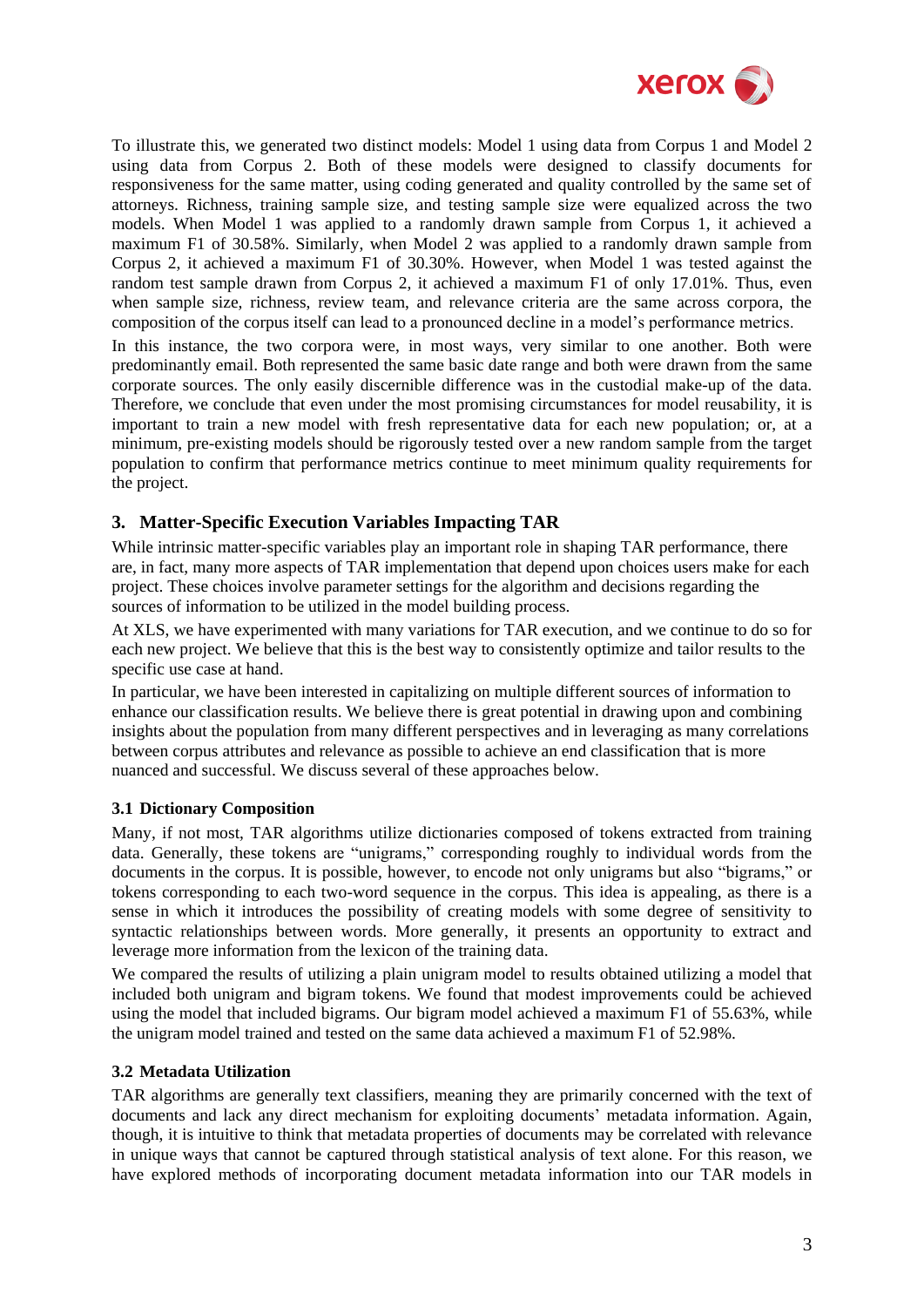

ways that preserve the special status of metadata, thereby allowing us to leverage another distinct source of information to improve classifications.

Specifically, we developed techniques that involve the generation and incorporation of relevance scores from independent metadata models based on logistic regression analyses. This approach has proven quite promising. For instance, we compared a model generated with PLSA alone to a model that combined baseline PLSA scores with metadata model scores and found that the PLSA-only model achieved a maximum F1 of 51.43%, while the model that generated scores via product combination of the metadata model and PLSA scores achieved a maximum F1 of 56.11%.

Pursuing this fine-tuning further, we also experimented with the specific method of combining model scores. In the case above, we were actually able to achieve an even greater advantage by combining the PLSA and metadata logistic regression model scores via a principal component analysis. Specifically, that model achieved a maximum F1 of 60.43%.

### **3.3 Pre-Existing Model Inputs**

While we do not believe that it is appropriate or effective to apply pre-existing models to new data sets as a sole source of classifications, we do believe that pre-existing models have the potential to enhance the quality of classifications generated for new populations when used as a supplemental source of scores. Supplementation in this way provides one more method for leveraging all available knowledge about the subject matter and documents to achieve the best possible TAR results.

We tested this idea by comparing the results of a model utilizing new PLSA scores alone to a model that incorporated both new PLSA scores and scores from past models. The model that incorporated the additional information performed better, achieving a maximum F1 of 44.00% as compared to the baseline PLSA model's maximum F1 of 36.00%.

#### **3.4 Layering Multiple Supplementary Inputs**

As a next step, we hypothesized that if these additional sources of information were independently valuable, they would be even more beneficial when used together. Specifically, we tested the benefits of using both metadata modeling inputs and previous model inputs to enhance baseline PLSA scores, beyond the benefits that either of the simple combinations would achieve.

We compared the results of several models to test the hypothesis: 1) PLSA alone, 2) PLSA with metadata logistic regression modeling, 3) PLSA with scores from past models, and 4) PLSA with both metadata logistic regression modeling and past model scores. PLSA alone achieved a maximum F1 of 28.24%. PLSA with metadata logistic regression modeling achieved a slightly higher maximum F1 of 29.80%, and PLSA with scores from past models achieved a maximum F1 of 32.73%. The PLSA model that incorporated both metadata logistic regression modeling and past model scores achieved a the highest maximum F1, though, of 35.15%. These results support our hypothesis.

Interestingly, metadata modeling alone did not improve baseline PLSA performance greatly; it was only when used in conjunction with supplementation from past models' PLSA scores that it contributed to a more noticeable enhancement of the overall results.

#### **3.5 Counterevidence**

Given the findings above, it may be tempting to conclude that bigram modeling, metadata logistic regression modeling and incorporation of scores from past models should all be hard-wired into classifiers and utilized for every project. Unfortunately, the story is not as simple as that. For each one of the tactics discussed above, we have also seen cases where the modeling variation failed to contribute to significant gains in the baseline algorithm performance. In fact, there have been instances where these approaches led to noticeable declines in performance. Thus it would be premature to include any of the above as obligatory components of TAR algorithms, especially given that each one adds a certain amount of processing overhead to the core algorithm's classification generation.